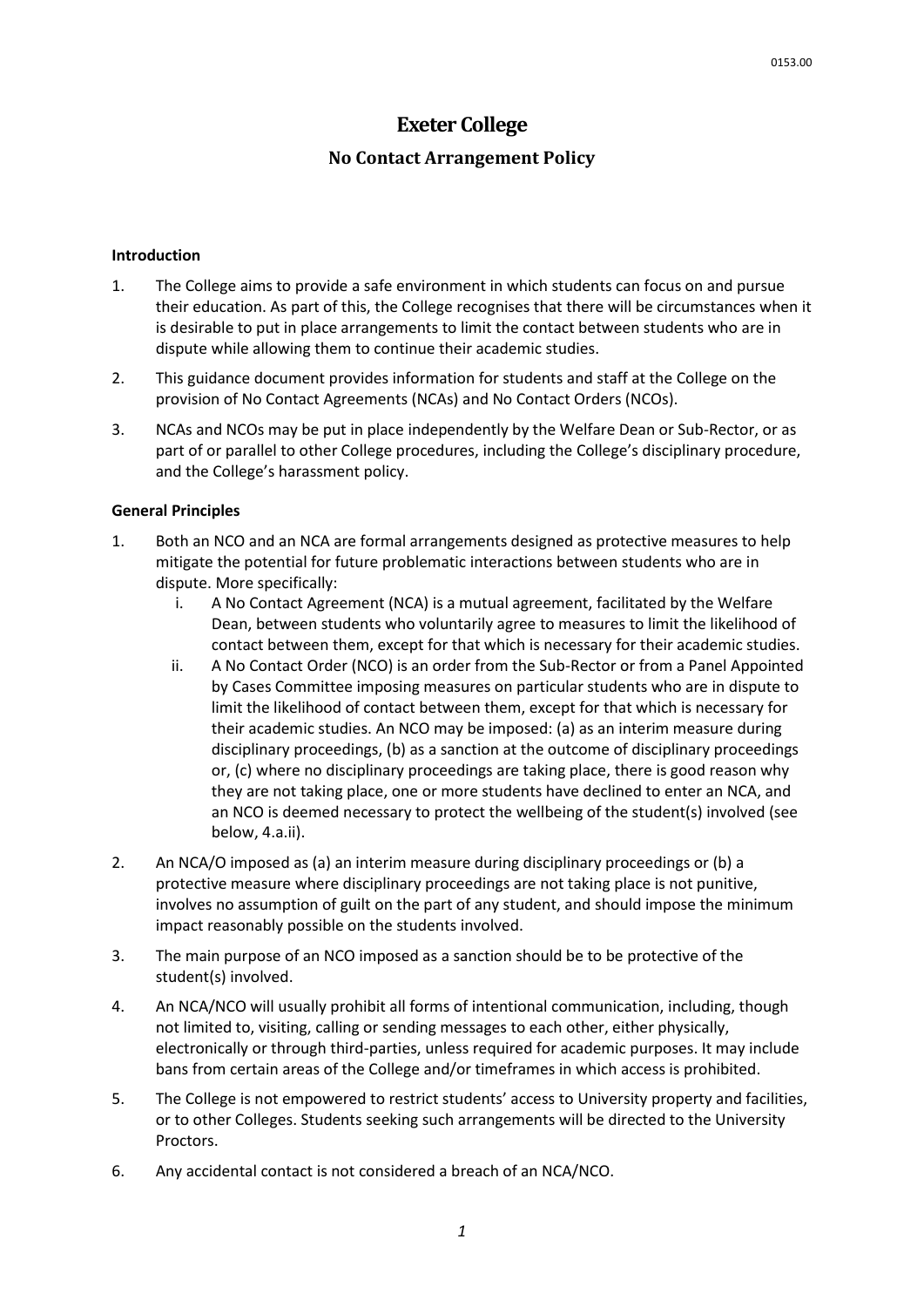- 7. An NCA/NCO is intended to protect students while they are students at the College and University, but the dispute giving rise to the NCA/NCO does not have to have occurred in a College or University context.
- 8. An NCA/NCO does not necessarily constitute a finding or allegation of a breach of any provision of the College's policies, rules or regulations, including the Disciplinary Code.
- 9. An NCA/NCO does not preclude the possibility of a future review of any conduct under the Disciplinary Procedure
- 10. Any breach of an NCA/NCO which occurs in a College or University Context may result in disciplinary proceedings for breaching section 6.1.j of the College's disciplinary code
- 11. An NCA/NCO will remain in effect until either it has been terminated in writing by the Welfare Dean and Sub-Rector, or the period for which the arrangement was in place has passed.
- 12. All requests for NCAs will be dealt with promptly.

#### **No Contact Agreement (NCA)**

- 1. If a student identifies a need to have a formal arrangement in place to limit contact with other student(s), they can approach the Welfare Dean and request an NCA.
- 2. A formal request for an NCA submitted to the Welfare Dean should be put in writing and include:
	- i. the contact restrictions sought;
	- ii. a statement acknowledging that if an NCA is put into place this will be a two-way agreement with restrictions on both parties;
	- iii. a brief outline of the dispute;
	- iv. that the student is satisfied that it is not reasonably possible for them to resolve the dispute in any other way (including identifying any formal steps taken to resolve the matter to date, such as the Student Resolution Service), and
	- v. that the student considers that the NCA is necessary because the dispute is having a significant impact on their wellbeing. The student should identify the impact on them, and should attach any evidence they have of that impact (eg a doctor's letter)
- 3. The Welfare Dean can answer queries about the NCA process.
- 4. The Welfare Dean will usually review the request within 1 week and decide whether it is fair and appropriate in all the circumstances to proceed with an NCA. The Welfare Dean will not consider the merits of the underlying dispute, but will focus on determining whether the apparent impact on the student making the request is sufficiently serious to justify an NCA.
- 5. The Welfare Dean has a discretion to refer any matter brought to Welfare Dean's attention to the Sub-Rector for possible disciplinary action if it is considered appropriate to do so.
- 6. The Welfare Dean will consider whether the requested restrictions are reasonable. If the Welfare Dean considers that they are not reasonable, the Welfare Dean will liaise with the student requesting the NCA to agree amendments to the proposal before continuing as set out below.
- 7. The Welfare Dean will then communicate the request to the other student(s) and invite comments on the proposal. The Welfare Dean will consider those comments and will then seek to liaise between all of the students involved to negotiate an agreed form of words, typically via email. The NCA should seek to impose the minimum impact reasonably possible on the students involved. Once the details have been agreed, the students involved will receive a letter confirming the terms of the agreement. The aim is to complete this process within 3 weeks of the request being made.